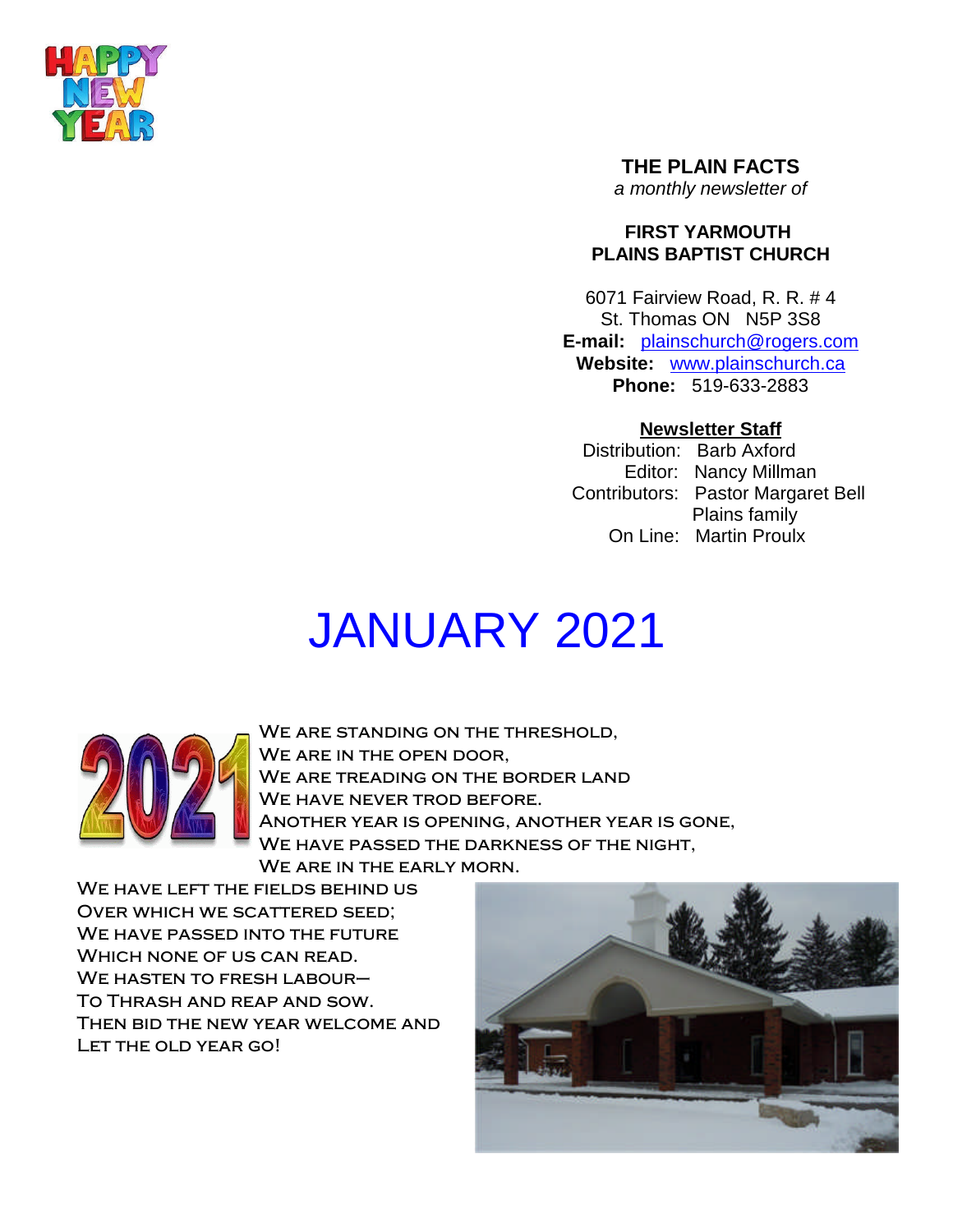

Jean Lammiman Family of Dick Ronald Family of Dave Axford Carl & Leena Sibley Carol Ashton

#### **PRAYER CONCERNS**

*To protect the privacy concerns of our families, friends, neighbours and church family, it is requested that before names are submitted to the Pastor for prayer, or are put on the Plain Facts prayer list, permission be sought and granted from the individuals to be named, or from family members who have been given express permission to speak on their behalf.*

Cathy Tredenick Marilyn Cartwright Heather Crafts Pete Schellenberger Dave & Janet Stewart Ray Martin Milton Springer Bob Bell Carol Maes Larry Mizon Family of Betty Graham George Eastbury Ashley & family **Mabel Somerville** Judy Jacklin **Mallow** Jason Carnegie Sally Paul **Phil Doyon** Rae Axford **Paul Access** Jenny and family

Jonah 3: 1-5; 10 Isaiah 40: 21 - 31

**Sunday Scripture Readings Jan 03-Sunday before Epiphany Jan 10-Baptism of Jesus Jan 17-Epiphany 2** Matthew 2: 1 - 12 Genesis 1: 1-5 John 1: 43 - 51 John 1: 1 - 9, 10 Mark 1: 4 - 11 Psalm 139: 1-6, 13-18 Acts 19: 1 - 7 1 Corinthanians 6: 12 - 20

Mark 1: 14 - 20 Mark 1: 21 - 28 Mark 1: 29 - 39

**Jan 24-Epiphany 3 Jan 31-Epiphany 4 Feb 07-Epiphany 5**



Psalm 62: 5 - 12 Psalm 111 Psalm 147: 1 - 11: 20c

#### **In Sympathy**

We send our sympathy to the family of David Brian 'Dave' Axford. Dave passed away unexpectedly December 10, 2020 in hospital and leaves to mourn his wife, Linda (Pin), children Courtney, Jessica (Aaron) and Brenton. He was son of late Ken Axford and Donna (Les) Meszaros and brother of Vickie (Jeff) Merkle, Doug (Helen), Dale (Barbara) and Leanna (Henry) Westbrook. Many aunts, uncles and cousins will miss Dave's infectious grin and sense of humour, including aunts Madge Barrett and Barb Axford. *Barb Axford*

The Plains Church family extends our heartfelt sympathy to the family of Betty Graham (late Don) who died at her residence at Valleyview Home on December 26, 2020. Betty was 90 years. She is mourned by her children Mary (Robert) Evans, Kim (Sherry) Graham and Susan Graham (Andrew Woodburn). She was a dear grandma to Macy Evans, Greg (Tiffany) Graham, Jenny Lee Graham and loving great- grandma to Kellen and Ellis. Betty was a member of Centre St. Baptist Church. Sifton Funeral Home is in charge of arrangements. Betty was dearly loved and will be greatly missed by her family and friends. *Pastor Margaret Bell*

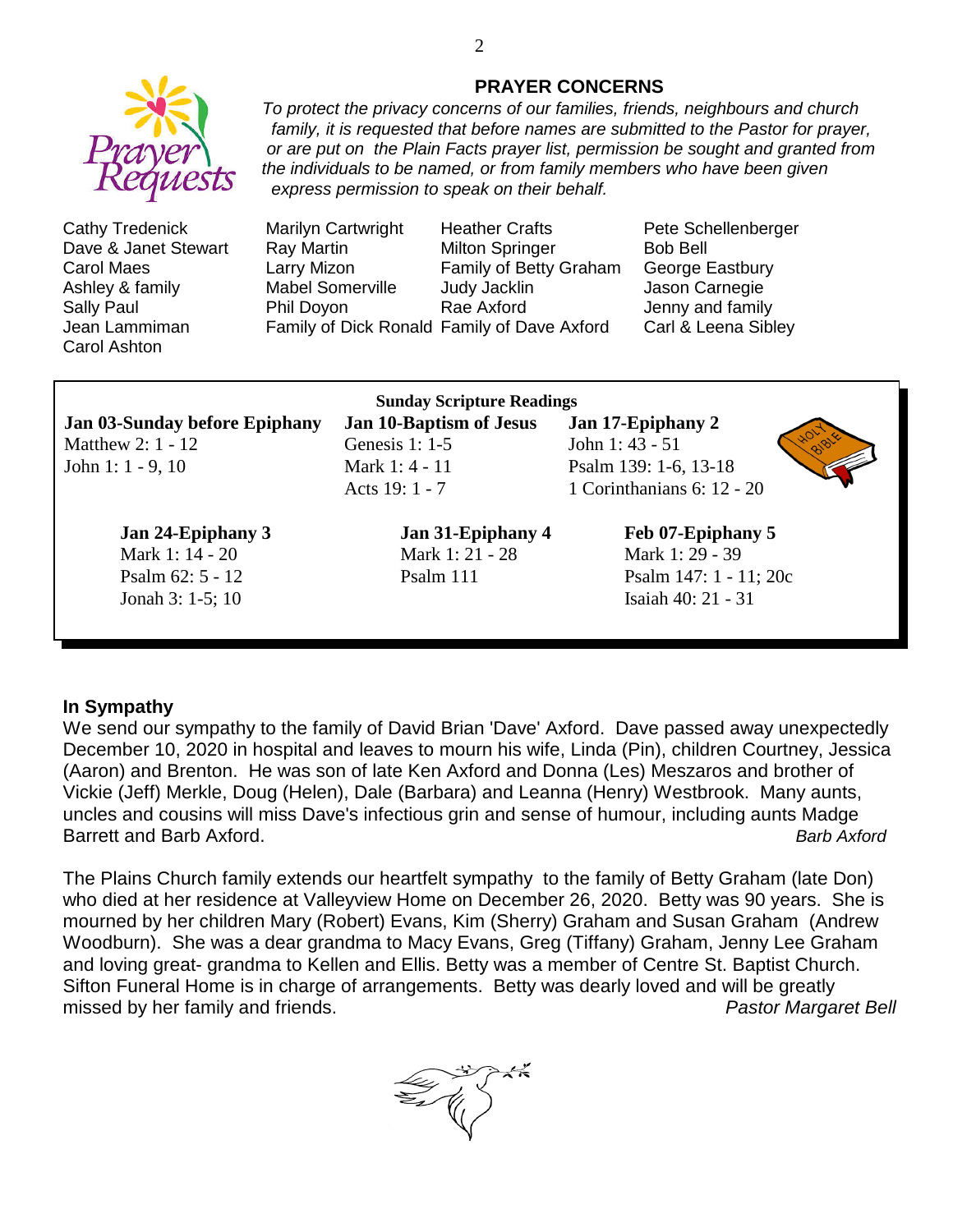**REGULAR EVENTS FOR JANUARY 2021 ARE CANCELLED DUE TO COVID-19 CONCERNS** and the strict and necessary requirements of the Medical Officer of Health for our health, safety and wellbeing.

**Jan 03 Sun Communion Sunday** -

**Jan 10 Sun 11:00 A.M. SPECIAL ZOOM MEETING** to vote on an amendment to the plains constitution. This amendment will permit electronic meetings and voting. Church Members who cannot join the Special Meeting called on Zoom for Sunday, January 10 at

11 a.m. to vote on this amendment may telephone the Clerk, Marjorie Higgs, 519-631-2248 in advance of the meeting to register a vote.

The details of the full amendment are on pages 7 and 8 of this January 2021 Plain Facts.

**Jan 24 Sun Caring Cupboard Sunday**

**Jan 31 Sun 1:00 P.M. Annual Congregational Meeting on ZOOM**

# **Christmas Eve Parking Lot Service**

Not sure what to expect, approximately 35 to 40 people turned up at Plains Church parking lot for a last minute "shot" of Christmas Spirit. They were not disappointed! The service, led by Pastor Margie bundled up for the cold, dispensed warmth, peace and love. Coming through the automobile radios tuned to FM 90.1 flowed scripture readings, Christmas Carols, vocals, duets, the quartet, and enhancement of a trumpet. It flowed smoothly and folks left the parking lot with spiritual appetites satisfied.

But it was not until viewing the **YouTube** video version that the full impact of this unique event was revealed. A huge **THANK YOU** to **Phyllis Huffman** for her tasteful, meaningful and professional editing of this video. The Plains Church congregation can be proud to have it posted virtually for the world to enjoy!

**THANK YOU** to Phyllis Huffman and Todd Ruddock for the technical work, to Sherry Graham at the organ and Amy Dale at the piano for the musical accompaniment, to Danielle Ralf for the solo; to the duet-Dan Dale and Amy Dale; to the quartet-Dan Dale, Amy Dale, Wayne Dale and Donna Limon; and to Heather Limon for the trumpet accompaniment**. THANK YOU** to photographers Matthew Johnson, Betty Rewbotham, Malcolm Rust, Phyllis Huffman, Margie Bell, Sherri Doner, and Maggie Shipley, Phyllis's mom, for the photos used.

And **THANK YOU** to Pastor Margaret Bell for pulling it all together!



Be who you are and say what you feel because the ones who mind don't matter, and the ones who matter don't mind. Dr. Seuss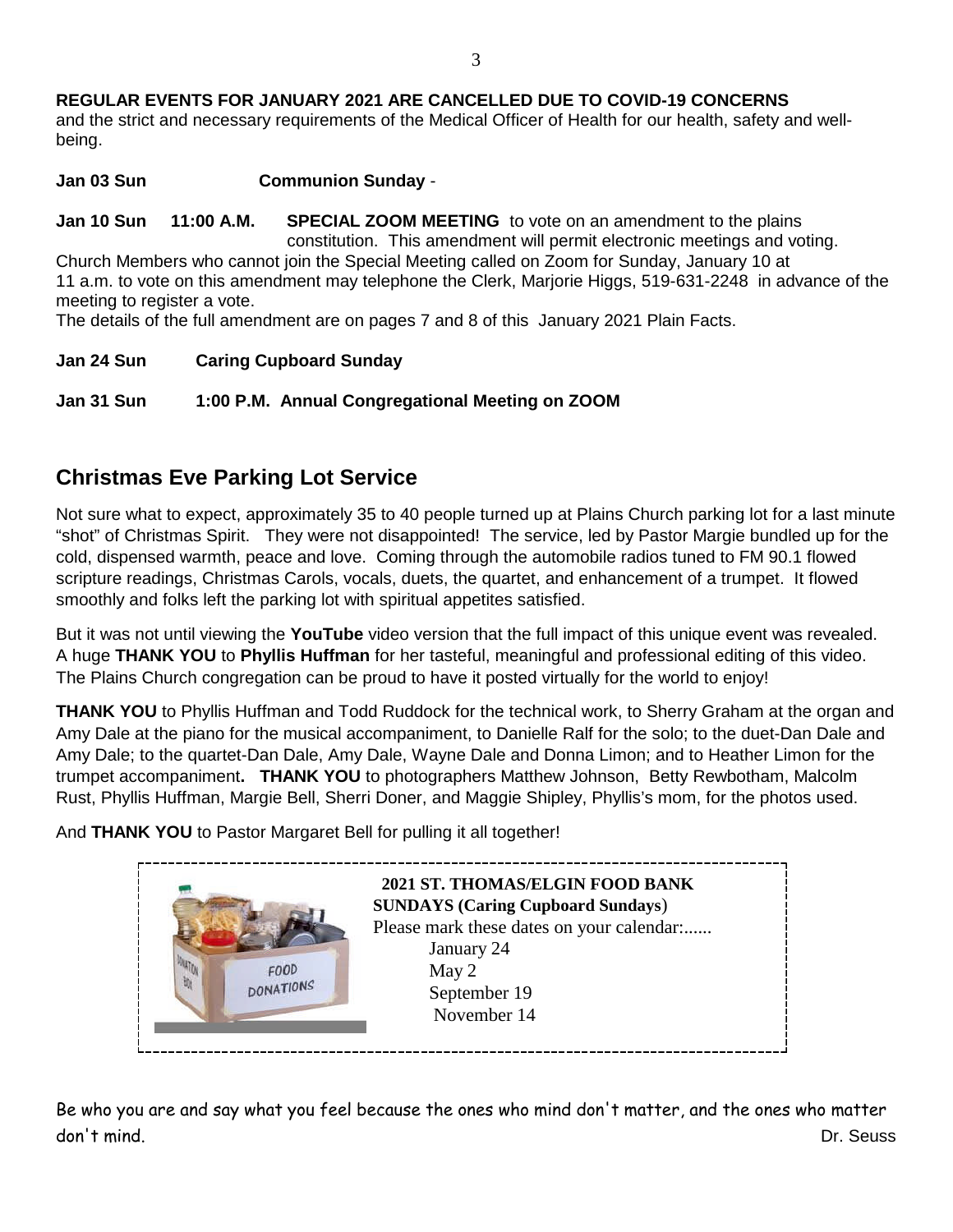

**Thank you** to my Plains family and friends for the flowers which I received for my 80<sup>th</sup> birthday on December 6. Solution of the state of the state of the state of the state of the state of the state of the state of the state of the state of the state of the state of the state of the state of the state Also a big **Thank you** for the beautiful poinsettia delivered to our apartment. Jim and Marilyn Cartwright

To Margie and the Plain's family.

I would like to **thank you** for the beautiful red poinsettia flower I just received this week. It is brightening my living room in the dark days before Christmas. It gets my mind off worrying about my nephew Adriaan in The Netherlands. Adriaan is terminally ill. Merry Christmas to you all. Ellen Brekelmans

**Thank you** so much for the shasta daisy floral arrangement. It looks so cheerful in our livingroom. You are so thoughtful. Doug Sawyer

**Thank you** to my Plains Church family for the lovely poinsettia delivered by "Santa Dan". It is a much needed lift of cheer. Madge Barrett

**Thank you** to all my Plains family for the lovely poinsettia plant sent to me for Christmas. Wishing you all the joys of the season. Sally Paul

**Thank you** to my Plains family for the beautiful red poinsettia. Merry Christmas and a happier New Year to everyone. Carol Maes

Hey Sunday School teachers **thanks** for the Christmas gifts that you sent to me and my brother. We hope that you all have a merry and safe Christmas. From Cameron and Koly Dale

To the Plains Family, with the loss of my precious son, stepson, Dave Axford, your thoughtfulness/kindness means more then words can possibly express. Les and I want to **thank** Margie for her ministry at the funeral home ,and gravesite, her support and prayers. **Thank you** so much for the beautiful flowers/ cards we received from members of the Plains Family. Les and Donna Meszaros

A **BIG THANK** you to the Plains family for the unexpected gift this Christmas. It has been exciting and challenging for me to learn about this new system and I'm not done yet, since we just got the new camera installed. I'm glad we are all benefitting from the new technology. Phyllis Huffman

**Thank you** to my Plains Family, Barb and her helpers for the poinsettia I received at Christmas. It is so nice to be remembered and thought of at this special time of year. A special **Thanks** to Margie and all the church members who put together the church videos during this pandemic so that we can still have our church service each Sunday even though we're not together in person. Let's hope for a better 2021. Stay healthy and safe. God Bless Everyone. Marion Maynard

Dear Plains Baptist Family:

**Thank you** for the beautiful plant in memory of Dave. He was a great man with a gentle soul who truly valued family and friends. I appreciate your kindness and know Dave always felt a part of your family in your presence and in his heart. Your thoughts are greatly appreciated. Linda Axford

**Thank you** to the Plains family for the generous Christmas gift presented to me by Shirley Dale on your behalf. I am so grateful to God for all of you! You are my gift! Pastor Margie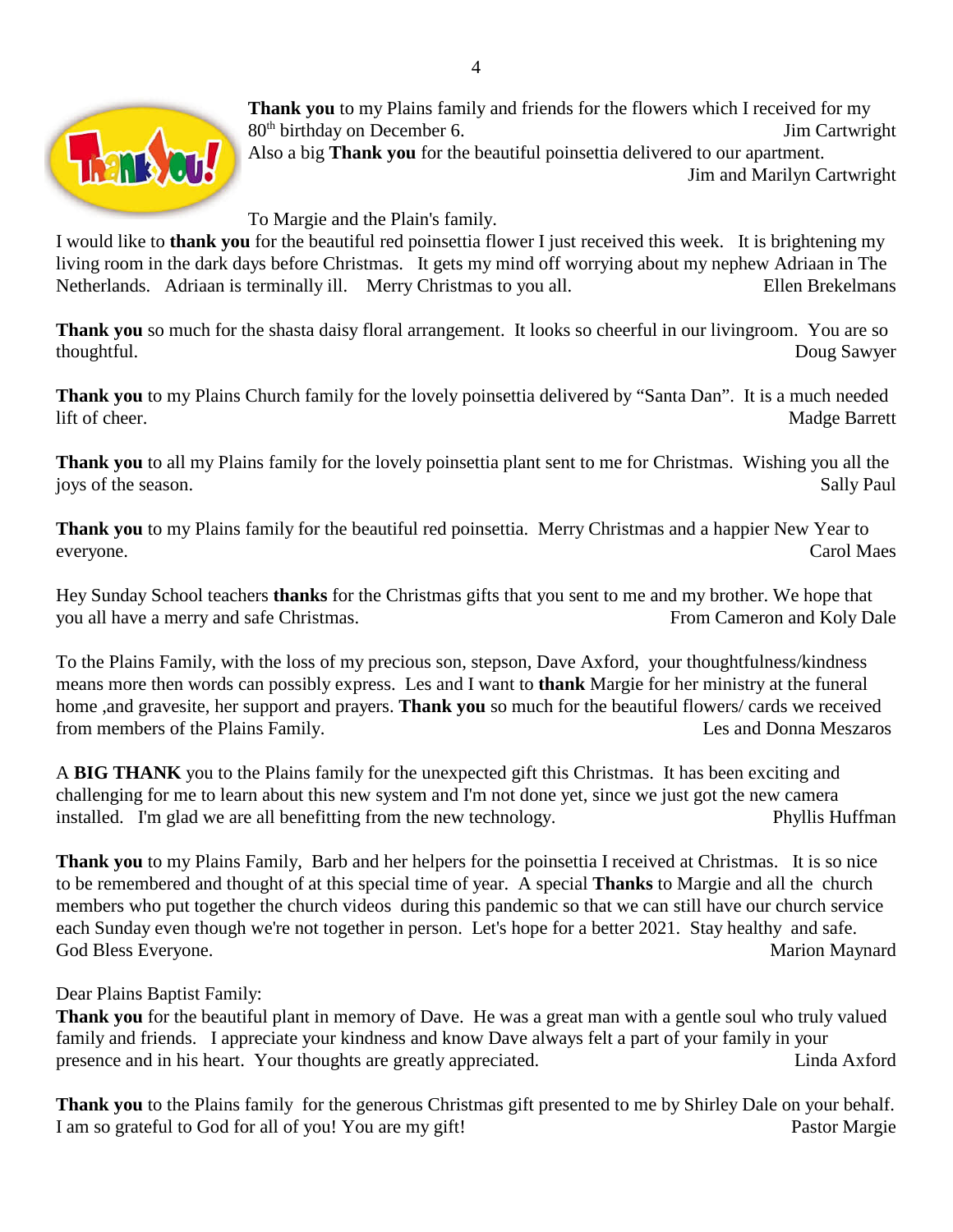



*Photos by Margie Bell*

Floyd and Sharon pose with the certificate marking the Plains's 190 th anniversary that we received from Hon. Jeff Yurek's office.



Sherry Graham, Pastor Margie Bell, Amy Dale and Phyllis Huffman receive Christmas gifts from the congregation

*Photo by Betty Rewbotham*

#### **Nativity Scene at the Church.**

It was donated by Ken and Pat Zavitz a couple of years ago, and Heather Dale, while she was laid off work this spring during Covid, refurbished all the characters by painstakingly painting each one. It took her hours to do the painting. .

Dan Dale also worked on the characters, putting bracing on the bottoms of the figures, and he fixed up the creche from the shed and has installed lighting so they shine at night! Thank you to Heather for her work and also to Dan for his contribution. *Photo by Shirley Dale*



The tallest oak in the forest was once just a little nut that held its ground. Dr. Seuss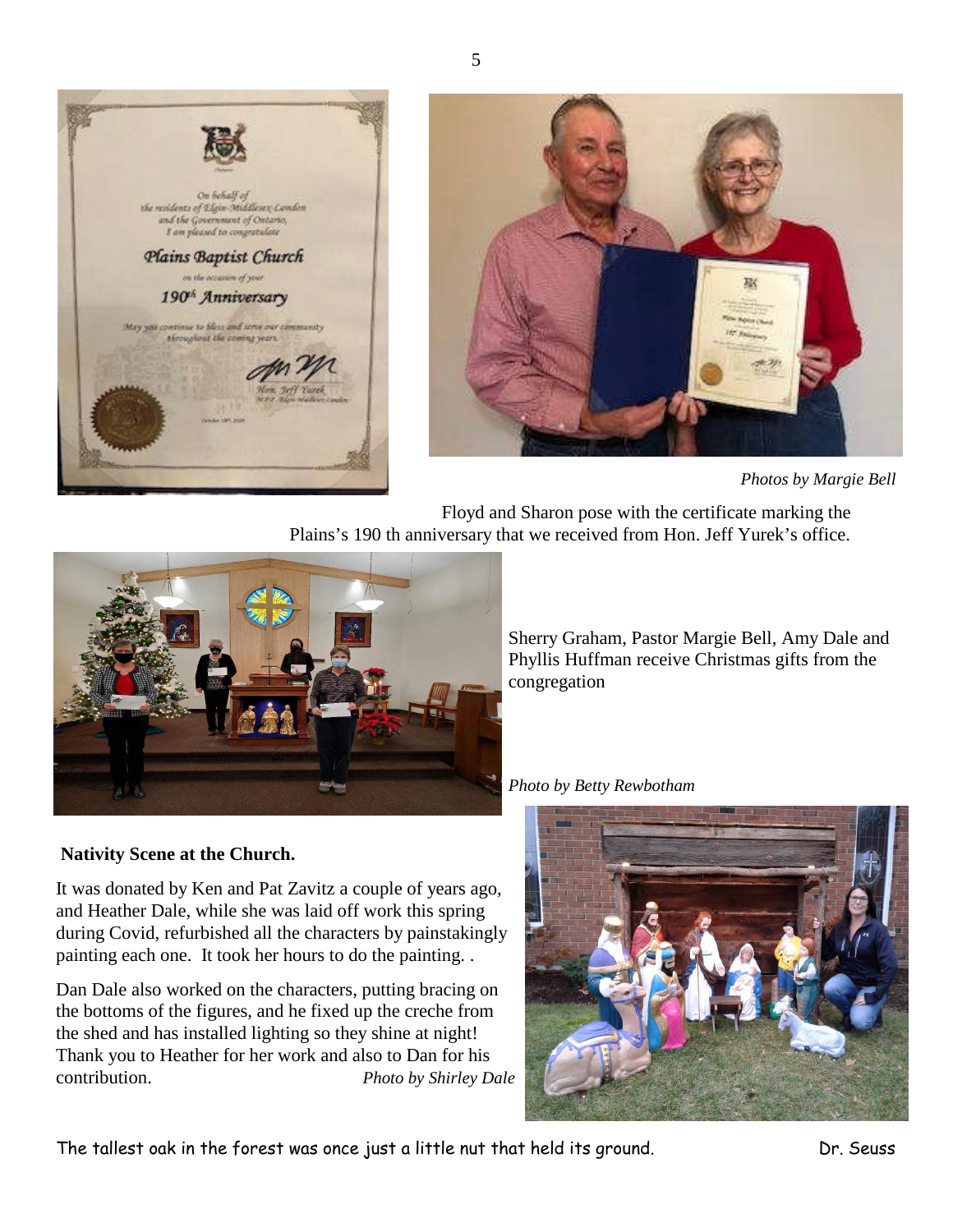# **2020 Communion Fund**



The year 2020 has been challenging to all of us. We have maintained social distancing, worn our masks and stayed home whenever possible.

During this time of Covid, Front Line Workers are keeping our country functioning. On behalf of the Plains Family we sent messages of gratitude and prayer support directly to 44 of these brave people connected to Plains church and/or its members.

Through the year, we also sent 51 greeting cards, 59 floral arrangements and made 6 Memorial Donations. We sent 23 Christmas cards and Christmas elves Dan Dale, Bruce Green, Ken Greenslade and Diane O'Brien delivered 20 poinsettias on your behalf.

The Communion Fund is invaluable in letting people know that they are remembered and loved, especially during the difficult and uncharted time that we are currently experiencing. Thank you for your continuing support. Barbara Axford, Flowers and Cards Co-Ordinator

### **JANUARY BIRTHDAYS**

 $5<sup>th</sup>$ Nicholas Barrett 17<sup>th</sup> Martin Rust  $8<sup>th</sup>$ Justin Ralf 22<sup>nd</sup> Courtney Axford 10<sup>th</sup> Gabrielle Noble 22<sup>nd</sup> Mary Wilson 11<sup>th</sup> Noreena Satchell (95) 24<sup>th</sup> Andrew Johnson  $12<sup>th</sup>$  Gracie MacPherson (16) 27<sup>th</sup> Linda Cummings 13<sup>th</sup> Briar Ruddock 28<sup>th</sup> Julie Robins 16<sup>th</sup> Amy Dale 29<sup>th</sup> Sherry Graham 16<sup>th</sup> Marion Lammiman 16th Danielle Ralf



I was born at home on the farm at Willowbunch. Saskatchewan, January 11,1926-- 95 yrs ago.

Noreena Satchell

To those who prepare reports for the Annual Report Book:

This has of course been an unusual year, but would you please prepare a short report for the 2020 Annual Report Book to be published later in January. Marjorie Higgs, Clerk

They say I'm old-fashioned and live in the past, but sometimes I think progress progresses too fast!

We ought to be thankful a whole heaping lot, for the places and people we're lucky we're not.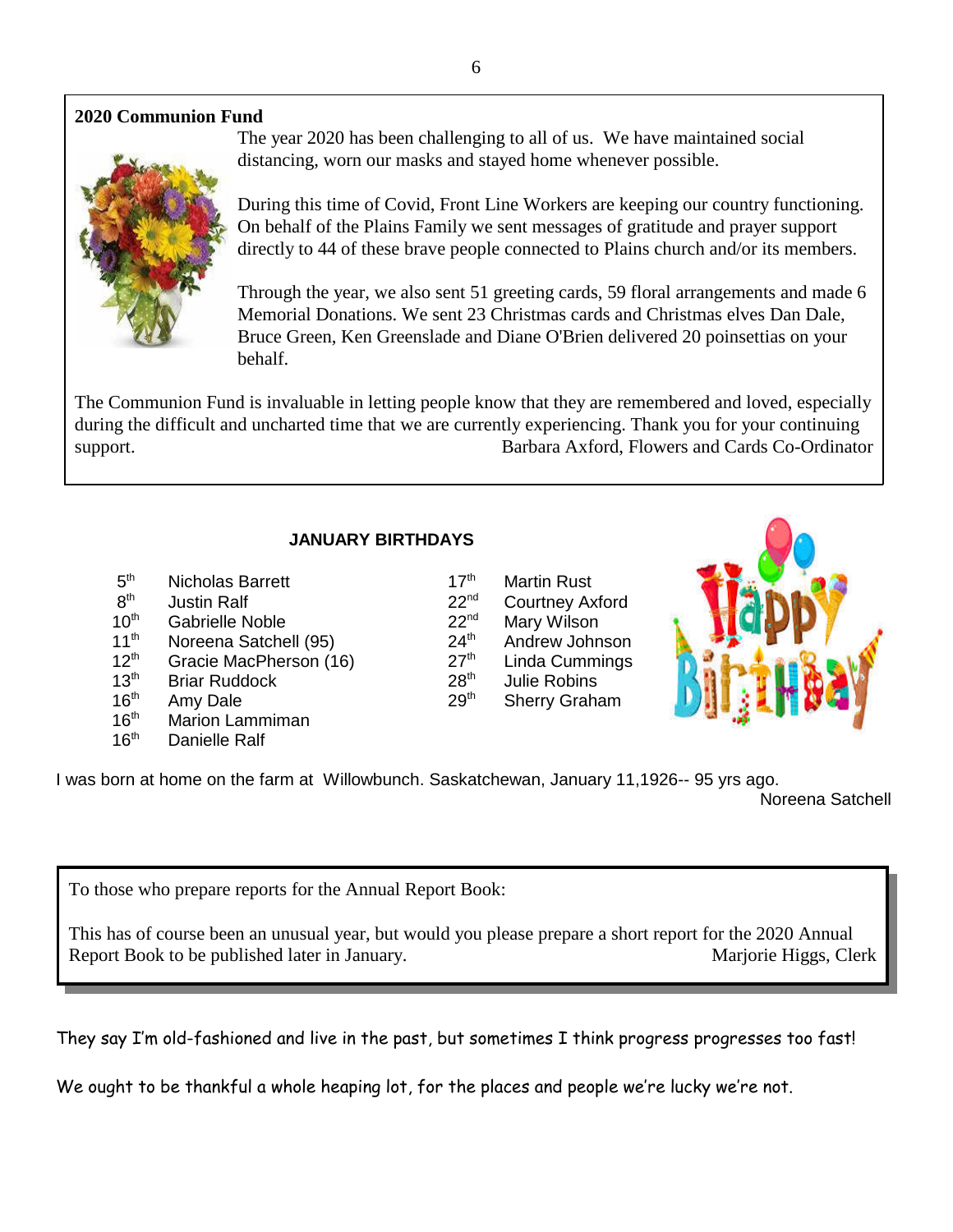**Plains Baptist Constitutional Amendment for 2020 December 17, 2020** 

**Dear Church family,**

**Due to Covid-19 restrictions, the necessity has arisen to amend the Plains Church Constitution so that the Annual and other congregational meetings can be held to conduct church business and ensure the ongoing ministry at Plains.**

**The Constitutional amendment proposed on page 2 was compiled using the format that the CBOQ used last summer in order to conduct the 2020 Assembly virtually. The proposed amendment has been reviewed by the church lawyer, Amy Dale and by the Pastor and church deacons.**

**The Plains Constitution states that the Annual Meeting must be held within the first 6 weeks of the new calendar year. The Annual meeting has been scheduled for Sunday January 31 2021 at 1 pm. Therefore, in order to conduct business safely during this time of Covid-19 health and safety restrictions, we will require electronic voting.**

**A Special Meeting is hereby called by the Pastor and deacons to approve a Constitutional amendment. The present Constitution requires a quorum of 20 church members to vote at church meetings. A 2/3 majority of voting members is required to pass a Constitutional amendment.**

**The Special Meeting to vote on the Constitutional amendment will be held on ZOOM during the regularly scheduled Zoom Coffee Break time on Sunday, January 10 at 11 a.m.**

**Church members who wish to register a vote but are unable to join the Zoom Meeting may telephone the Church Clerk, Marjorie Higgs in the week preceding Sunday, January 10 to register your vote.**

# **NOTICE OF AMENDMENT**

**The Plains deacons give notice that the Plains Constitution be amended to permit electronic meetings and voting.**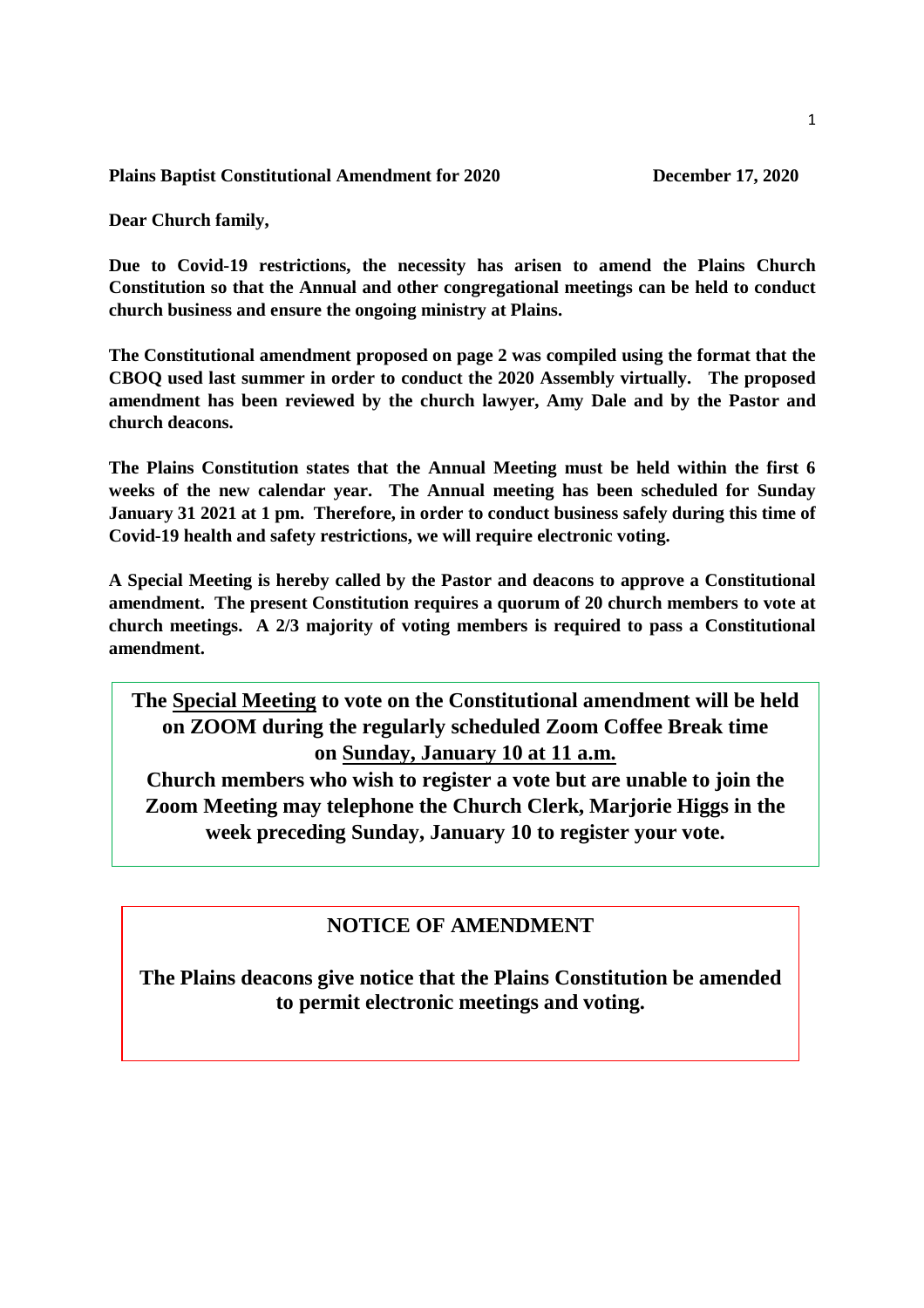**Notice of the Special meeting will be given by the Pastor during Worship Services leading up to January 10 and this letter along with the proposed amendment will be included in the January 2021 Plain Facts Newsletter.**

### *PROPOSED* **AMENDMENT TO THE PLAINS CONSTITUTION NEW**

**7.4 Electronic meetings are permitted. Members may participate in a meeting electronically and shall have the ability to:**

**a. register a vote**

**b. be counted towards determining quorum; and**

**c. participate in any and all discussion.**

**Where necessary, an electronic meeting may be held without physical attendance by members as long as all participants can see/hear one another. Members participating by electronic means shall inform the clerk about their intentions to attend the meeting electronically. Members must advise the chairperson, about their intentions to leave the meeting either temporary or on a permanent basis. Members participating by electronic means will be deemed to have left the meeting when no longer electronically connected to the meeting. The chairperson of the meeting may direct that the connection be terminated if the member cannot be clearly understood, or if a poor connection or background noise is deemed to be disruptive to the meeting. In the case of a loss of connection, or any connection issue which impedes the ability of a member to participate in the meeting in real time, the meeting will continue without attempts to reconnect them to the meeting. If electronic communication is interrupted during a meeting and remains interrupted while a vote is taken, the member affected is deemed to have left the meeting prior to the vote.**

#### **NEW**

**7.5 Registering a vote as noted in 7.4 a. shall be by one of the following means**

**a. a simple show of hands for or against the motion,**

**b. a verbal indication as to for or against the motion**

**c. or, by an electronic tabulator where this option is available.**

**In all cases the clerk shall record the vote, and the results as reported by the clerk shall be final and binding.**

#### **NEW**

**7.6 Electronic meetings shall be permitted for all committees or groups established by the church and shall be conducted in accordance with the terms set out in 7.4. and 7.5**

#### **AMENDED**

**7.9 A quorum of 20 members present** *either in person or electronically* **will be required for a vote at a church meeting.**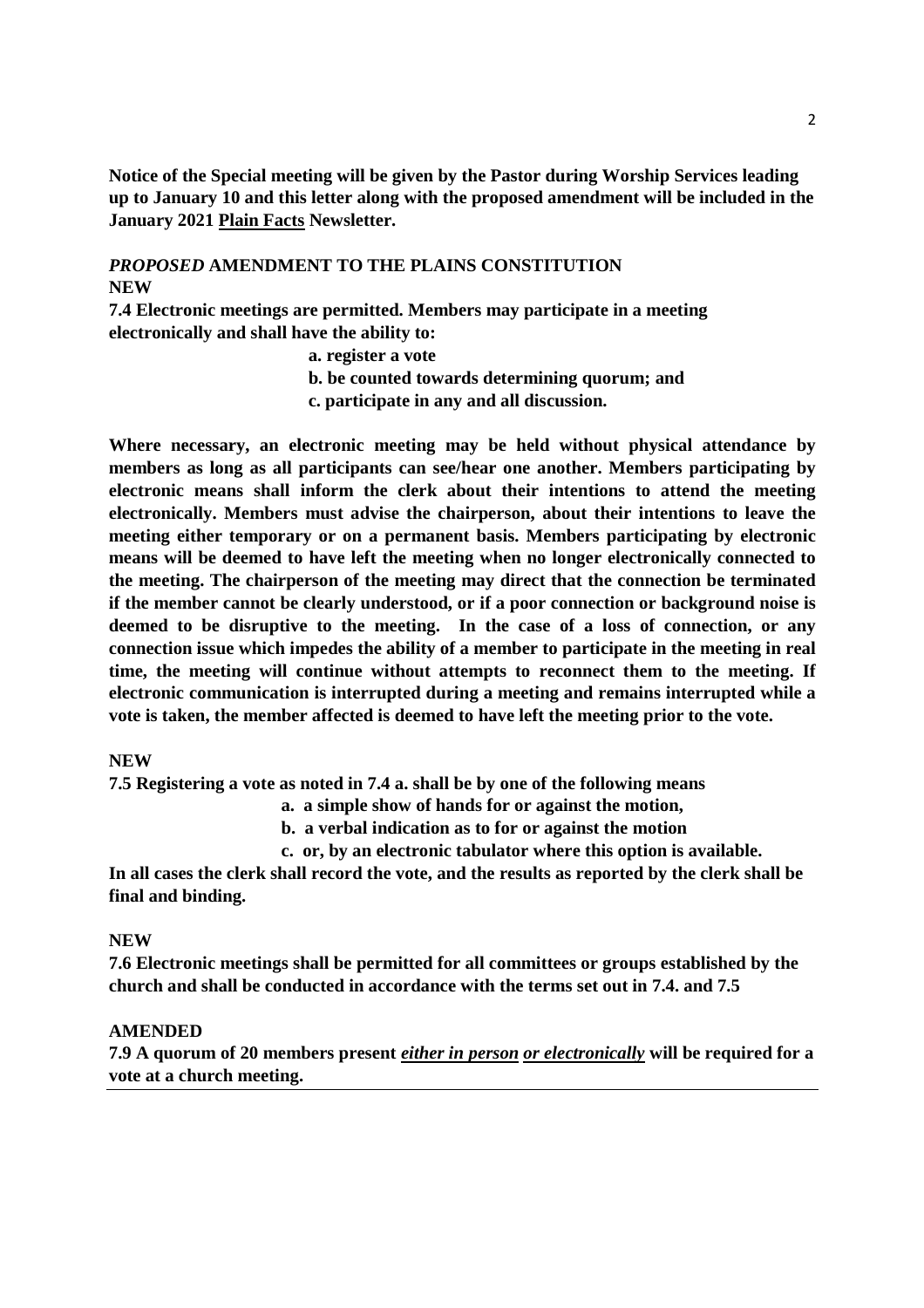**Any questions regarding this amendment may be forwarded to Betty Rewbotham, Deacons chair; Dan Dale, or Pastor Bell.**

*In conclusion: The preference of our leaders and members is to be able to join together in person for purposes of sharing this ministry that our loving God has given to us. However, these extraordinary times require extraordinary measures! We must adapt so that we can move forward. In the future, having this electronic 'option' may increase our 'attendance' at meetings for those who cannot otherwise be in-church to participate, but can join in on-line. Voting privileges will always be reserved for church members in good-standing. Thank you in advance for your attention and participation in this matter. The deacons and Pastor wish to sincerely thank Dan Dale, Louise Sargeant & Amy Dale for their expertise, time and effort spent in putting this proposal together and reviewing it at rather short notice! Thank you!*

As we attended the Christmas Eve service we were so moved ! To ALL involved who lead, played, sang, read, taped, parked cars, displayed the creche , decorated inside and outside, took pictures and attended ...We Thank God with a very grateful  $\blacktriangledown$  for your delivery of The Christmas Story. Yes it is 2020 and we are living through the Covid pandemic, but because of all of you, The Greatest Story ever told continues and WAS told again and received with great Joy ! Thank you.

Betty and Charlie Rewbotham

Today you are You, that is truer than true. There is no one alive who is Youer than YOU.

Sometimes you will never know the value of a moment until it becomes a memory.

People are weird. When we find someone with weirdness that is compatible with ours, we team up and call it love

Today I shall behave as if this is the day I will be remembered.

Dr. Seuss